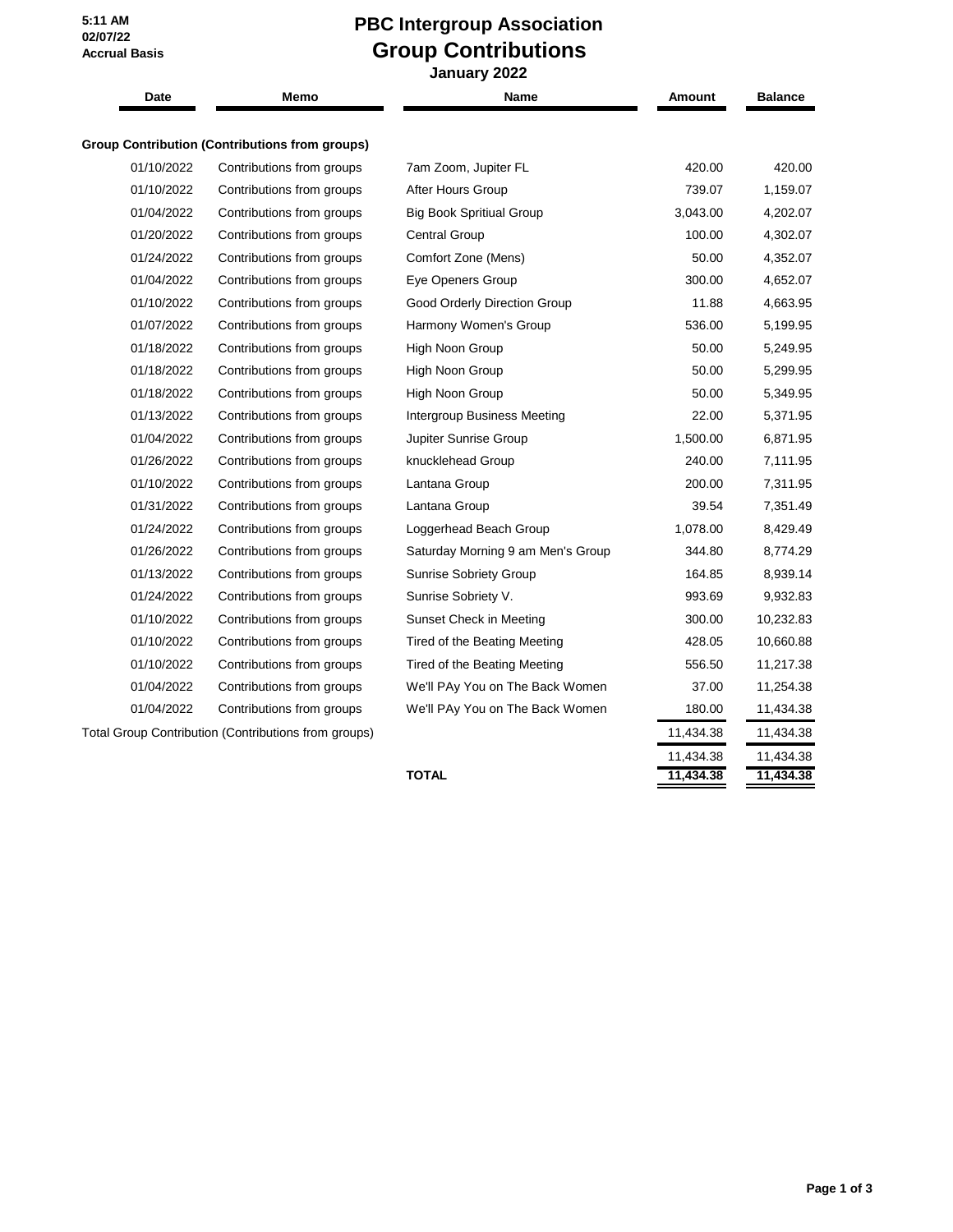## **PBC Intergroup Association Profit & Loss January 2022**

 $\overline{\phantom{a}}$ 

|                                                                    | Jan 22               | <b>Dec 21</b>      | \$ Change                | % Change                       |
|--------------------------------------------------------------------|----------------------|--------------------|--------------------------|--------------------------------|
| <b>Ordinary Income/Expense</b>                                     |                      |                    |                          |                                |
| Income                                                             |                      |                    |                          |                                |
| <b>Direct Public Support</b>                                       |                      |                    |                          |                                |
| <b>Group Contributions</b>                                         | 11,434.38            | 5,675.39           | 5,758.99                 | 101.47%                        |
| Direct Public Support - Other                                      | 52.53                | 1,143.44           | $-1,090.91$              | $-95.41%$                      |
| <b>Total Direct Public Support</b>                                 | 11,486.91            | 6,818.83           | 4,668.08                 | 68.46%                         |
| <b>Investments</b>                                                 |                      |                    |                          |                                |
| Interest-Savings, Short-term CD                                    | 0.15                 | 0.15               | 0.00                     | 0.0%                           |
| <b>Total Investments</b>                                           | 0.15                 | 0.15               | 0.00                     | 0.0%                           |
| <b>Sales</b>                                                       |                      |                    |                          |                                |
| <b>Books</b>                                                       | 1,787.58<br>675.60   | 3,485.15           | $-1.697.57$              | $-48.71%$                      |
| Literature<br><b>Medallions</b>                                    | 1,639.50             | 610.09<br>1,119.01 | 65.51<br>520.49          | 10.74%<br>46.51%               |
| Sales - Other                                                      | 0.00                 | 5.25               | $-5.25$                  | $-100.0%$                      |
| <b>Total Sales</b>                                                 | 4,102.68             | 5,219.50           | $-1,116.82$              | $-21.4%$                       |
| <b>Special Events Income</b>                                       |                      |                    |                          |                                |
| Alcothon                                                           | 521.86               | 0.00               | 521.86                   | 100.0%                         |
| <b>Birthday Club</b>                                               | 95.00                | 73.00              | 22.00                    | 30.14%                         |
| <b>Total Special Events Income</b>                                 | 616.86               | 73.00              | 543.86                   | 745.01%                        |
| <b>Total Income</b>                                                | 16,206.60            | 12,111.48          | 4,095.12                 | 33.81%                         |
| <b>Cost of Goods Sold</b>                                          |                      |                    |                          |                                |
| <b>Cost of Goods Sold</b>                                          |                      |                    |                          |                                |
| <b>COGS - Books</b>                                                | 1,352.90             | 2,560.26           | $-1,207.36$              | $-47.16%$                      |
| <b>COGS - Literature</b>                                           | 400.74               | 281.75             | 118.99                   | 42.23%                         |
| <b>COGS - Medallions</b>                                           | 829.29               | 559.73             | 269.56                   | 48.16%                         |
| <b>Purchase Cost &amp; Discounts</b><br>Cost of Goods Sold - Other | $-437.41$            | $-507.03$          | 69.62                    | 13.73%                         |
| <b>Total Cost of Goods Sold</b>                                    | 91.07<br>2,236.59    | 378.81<br>3.273.52 | $-287.74$<br>$-1,036.93$ | $-75.96%$                      |
| <b>Total COGS</b>                                                  | 2,236.59             | 3,273.52           | $-1,036.93$              | $-31.68%$<br>$-31.68%$         |
|                                                                    | 13,970.01            | 8.837.96           | 5,132.05                 | 58.07%                         |
| <b>Expense</b>                                                     |                      |                    |                          |                                |
| <b>Contract Services</b>                                           |                      |                    |                          |                                |
| <b>Credit Card Fees</b>                                            | 64.58                | 84.25              | $-19.67$                 | $-23.35%$                      |
| <b>Total Contract Services</b>                                     | 64.58                | 84.25              | $-19.67$                 | $-23.35%$                      |
| <b>Facilities and Equipment</b>                                    |                      |                    |                          |                                |
| <b>Equip Rental and Maintenance</b>                                | 0.00                 | 125.00             | $-125.00$                | $-100.0%$                      |
| Exterminating                                                      | 0.00                 | 37.00              | $-37.00$                 | $-100.0%$                      |
| <b>Rent Water</b>                                                  | 475.00               | 1,275.00           | $-800.00$                | $-62.75%$                      |
| <b>Facilities and Equipment - Other</b>                            | 0.00                 | 23.83              | $-23.83$                 | $-100.0%$                      |
| <b>Total Facilities and Equipment</b>                              | 475.00               | 1,460.83           | $-985.83$                | $-67.48%$                      |
| Misc. Expense                                                      | 0.30                 | 42.75              | $-42.45$                 | $-99.3%$                       |
| <b>Operations</b><br><b>AT&amp;T Internet</b>                      |                      |                    |                          |                                |
| <b>FPL</b>                                                         | 391.52<br>147.83     | 305.35<br>82.41    | 86.17<br>65.42           | 28.22%<br>79.38%               |
| <b>Office Supplies</b>                                             | 185.81               | 284.35             | $-98.54$                 | $-34.65%$                      |
| <b>Total Operations</b>                                            | 725.16               | 672.11             | 53.05                    | 7.89%                          |
| <b>Other Types of Expenses</b>                                     |                      |                    |                          |                                |
| <b>General Commercial Liability In</b>                             | 1,546.45             | 0.00               | 1,546.45                 | 100.0%                         |
| <b>Total Other Types of Expenses</b>                               | 1,546.45             | 0.00               | 1,546.45                 | 100.0%                         |
| <b>Payroll Expenses</b>                                            |                      |                    |                          |                                |
| <b>FICA and Unemployment Tax</b>                                   | 417.77               | 392.14             | 25.63                    | 6.54%                          |
| <b>Office Manager Salary</b>                                       | 5,411.46             | 5,126.23           | 285.23                   | 5.56%                          |
| Paychex                                                            | 87.00                | 87.00              | 0.00                     | 0.0%                           |
| <b>Total Payroll Expenses</b>                                      | 5,916.23             | 5,605.37           | 310.86                   | 5.55%                          |
| <b>Special Events</b>                                              | 0.00                 | 472.29             | $-472.29$                | -100.0%                        |
| <b>Total Expense</b>                                               | 8,727.72             | 8,337.60           | 390.12                   | 4.68%                          |
| <b>Net Ordinary Income</b><br><b>Net Income</b>                    | 5,242.29<br>5,242.29 | 500.36<br>500.36   | 4,741.93<br>4,741.93     | 947.7%<br>947.7%               |
|                                                                    |                      |                    |                          |                                |
| Checkin Balance 01.01.2022 \$12,585.92                             |                      |                    |                          |                                |
| Checking Balance 01.31.2022 \$ 22,571.43                           |                      |                    |                          |                                |
|                                                                    |                      |                    |                          |                                |
| Prudent Reserve Balance 01.01.2022 \$17,350.92                     | \$18,151.07          |                    |                          |                                |
| Prudent Reserve Balance 01.31.2022                                 | \$<br>0.15           | interest           |                          |                                |
|                                                                    | \$<br>800.15         |                    |                          | Increase prudent reserve limit |
|                                                                    |                      |                    |                          |                                |

approved by Advisory Committee

**Prudent reserve increased to match 25% of year end expenses per Bilaws**